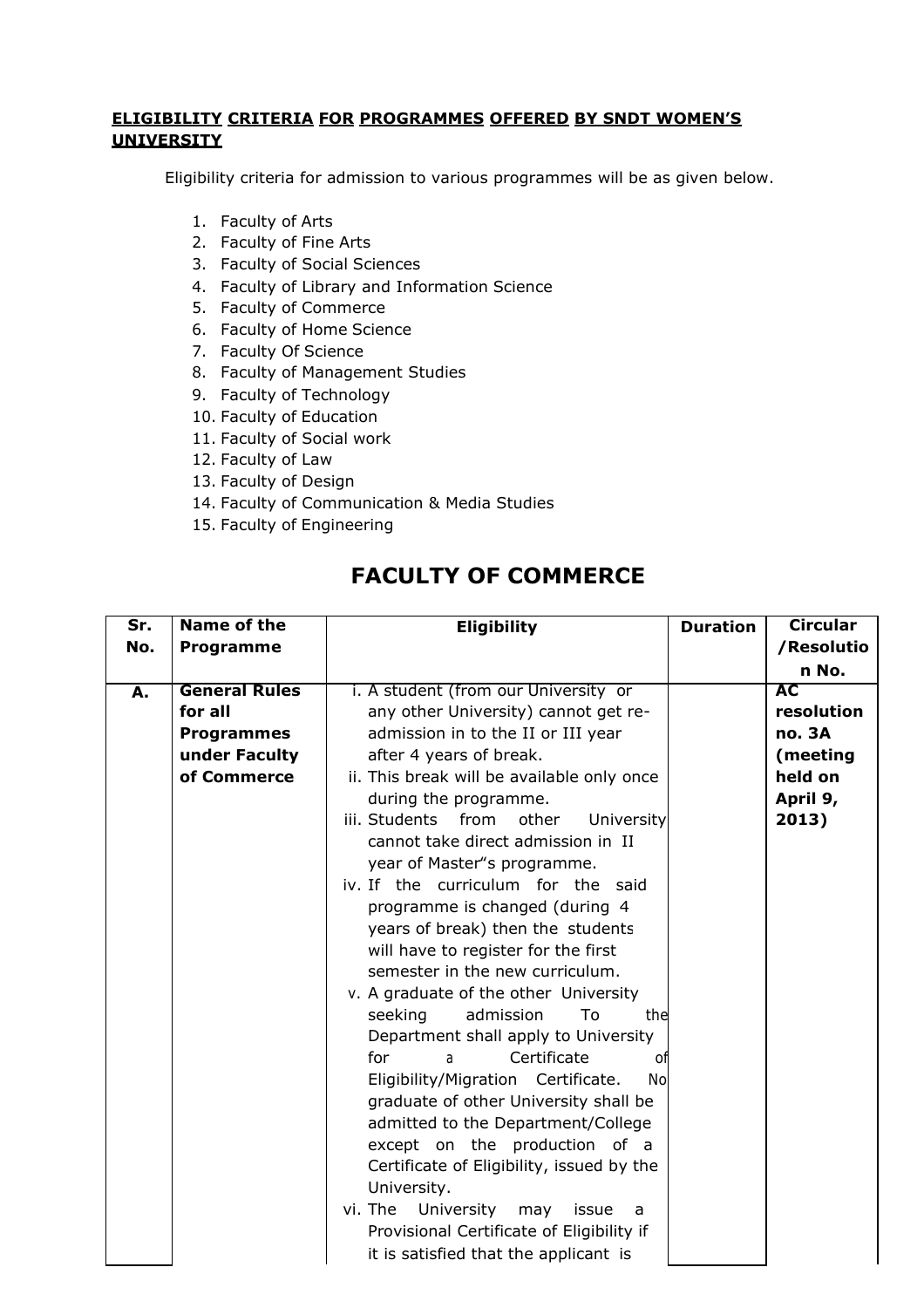|  | prima facie eligible for admission to<br>this University. Such provisional<br>certificate shall enable the candidate<br>get admission To<br>thel<br>to<br>Department/College at her own risk,<br>on the condition that she obtains a<br>Final Certificate of Eligibility and<br>Migration before the close of the<br>academic term in which the<br>candidate is provisionally admitted<br>to the University.<br>vii. Application forms of candidates from<br>other University will not be accepted<br>if they are not accompanied by<br>Provisional Certificate of Eligibility.<br>Similarly the Transfer Certificate will<br>have to be produced by the<br>candidate wherever necessary. |  |  |
|--|-------------------------------------------------------------------------------------------------------------------------------------------------------------------------------------------------------------------------------------------------------------------------------------------------------------------------------------------------------------------------------------------------------------------------------------------------------------------------------------------------------------------------------------------------------------------------------------------------------------------------------------------------------------------------------------------|--|--|
|--|-------------------------------------------------------------------------------------------------------------------------------------------------------------------------------------------------------------------------------------------------------------------------------------------------------------------------------------------------------------------------------------------------------------------------------------------------------------------------------------------------------------------------------------------------------------------------------------------------------------------------------------------------------------------------------------------|--|--|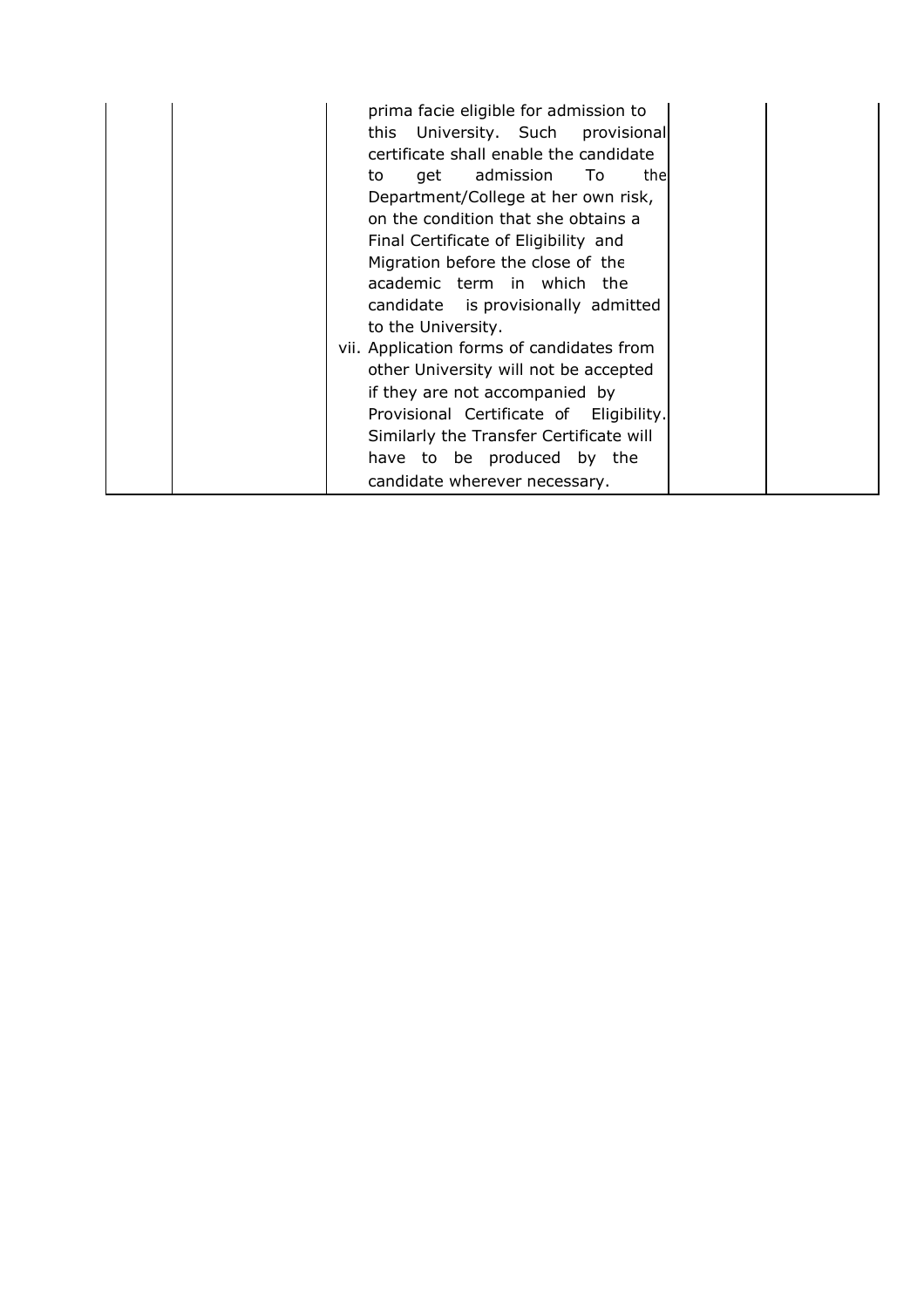|    |                                                  | If a candidate falls to optain the<br>VIII.<br>Final Certificate of Eligibility and<br>Migration certificate (while coming<br>from other than SNDT Women's<br>University and Transfer Certificate<br>(from college of SNDTWU) before<br>the close of the academic term, in<br>which she is provisionally admitted<br>to the University, her admission to<br>Department/College and<br>her<br>the<br>attendance at lectures during the<br>term are liable to be cancelled.<br>ix. Only a SNDT Women's University<br>student can take admission to<br>II/IV/VI semester after a gap<br>(minimum 1 semester and maximum<br>four years).          |            |  |
|----|--------------------------------------------------|-----------------------------------------------------------------------------------------------------------------------------------------------------------------------------------------------------------------------------------------------------------------------------------------------------------------------------------------------------------------------------------------------------------------------------------------------------------------------------------------------------------------------------------------------------------------------------------------------------------------------------------------------|------------|--|
| 1. | <b>Bachelor of</b><br><b>Commerce</b><br>(B.Com) | candidate for being eligible<br>$\bm{\pi}$<br>admission to the three-year programme<br>leading to the degree of Bachelor of<br>Commerce must have passed the Higher<br>Secondary School Certificate (Std. XII)<br>examination conducted by the different<br>Divisional Boards of the Maharashtra<br>State Board of Secondary and Higher<br>Secondary Education<br>from commerce<br>stream.<br>1. English Paper of 100 marks<br>2. Any one of the Modern Indian<br>Modern<br>Languages<br>Foreign<br>or<br>Languages or any classical Language<br>or Information Technology/<br>3. Any four subjects of<br>commerce<br>carrying 100 marks each | for3 years |  |
|    |                                                  | <b>OR</b><br>English<br>1.<br>2.<br>Any one vocational subject carrying<br>200 marks<br>Any three subjects of commerce<br>3.<br>carrying 100 marks each.<br><b>OR</b><br>Must have passed the Higher Secondary<br>School Certificate (Std. XII) examination<br>with the Minimum Competency based<br>vocational commerce courses conducted<br>by the different Divisional Boards of the<br>Maharashtra State Board of Secondary<br>and Higher Secondary Education                                                                                                                                                                              |            |  |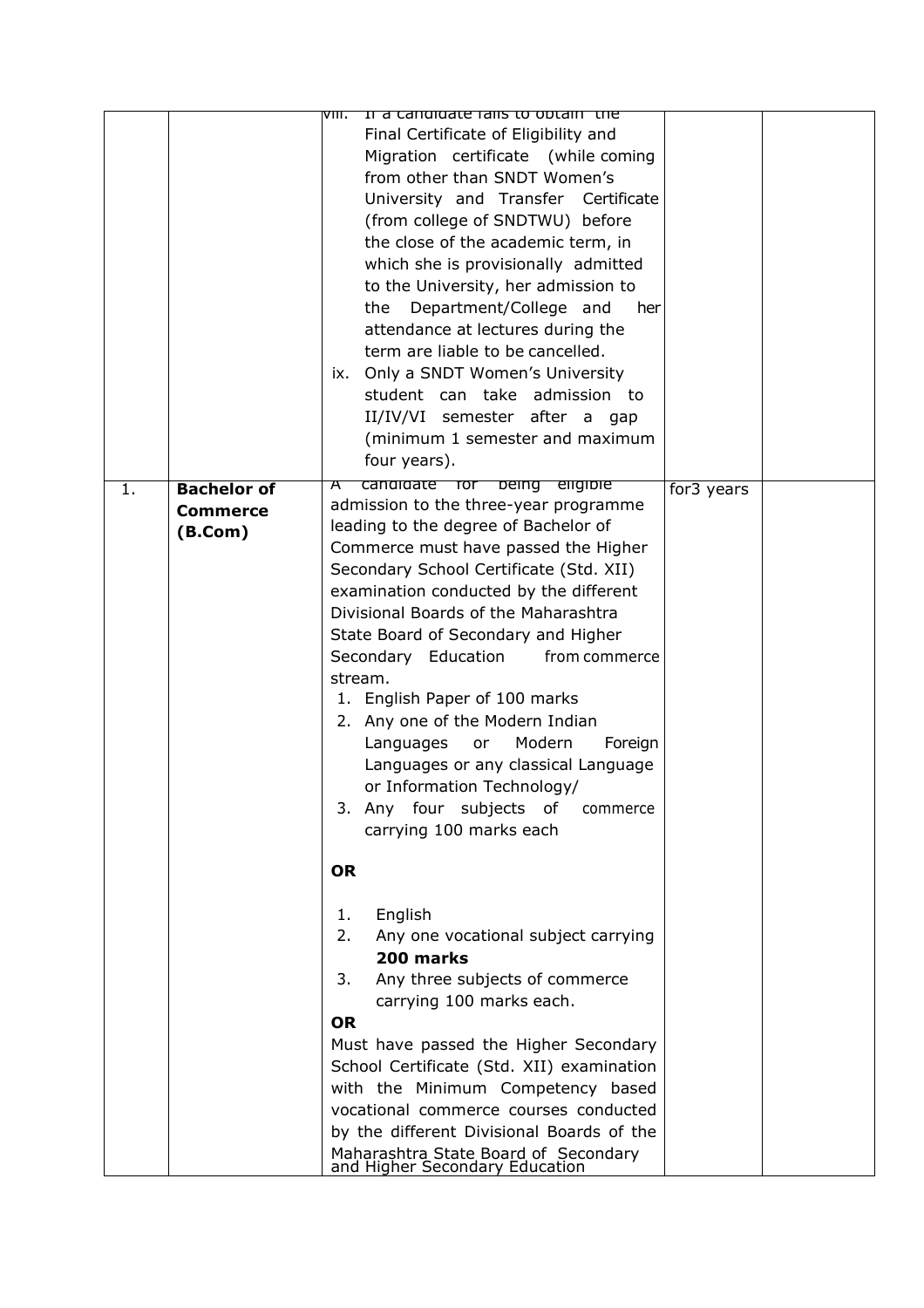|    |                  | students who<br>University<br>The<br>pass<br>Entrance Test (UET) conducted by the<br>Centre for Distance Education (CDE) will<br>be eligible to join the programme through<br>Distance mode only.<br>UET passing will be valid for a period of<br>two years only.<br>Distance Education Council (DEC) norms<br>be followed for admission<br>will<br>into |         |  |
|----|------------------|----------------------------------------------------------------------------------------------------------------------------------------------------------------------------------------------------------------------------------------------------------------------------------------------------------------------------------------------------------|---------|--|
|    |                  | distance education programmes<br><b>B.Com - II Year</b><br>For a student from this University-should<br>have cleared<br>has<br>passed<br>or<br>with<br>admissible ATKT in first year from the<br>same faculty.                                                                                                                                           |         |  |
|    |                  | For a student from another university $-$<br>should have studied at least three courses<br>(Commerce, Economics and Accountancy)<br>of four credits each in the first year.<br>Passed in first year with or without ATKT.<br><b>OR</b>                                                                                                                   |         |  |
|    |                  | Passed<br>three<br>Govt.<br>D.T.E.<br>years<br>Diploma<br>recognized<br>оf<br>course<br>commerce/administration services.                                                                                                                                                                                                                                |         |  |
|    |                  | <b>B.Com-III Year</b><br>For a student from this University - should<br>have cleared second year in the same<br>faculty with admissible ATKT.                                                                                                                                                                                                            |         |  |
|    |                  | For a student from another university -                                                                                                                                                                                                                                                                                                                  |         |  |
|    |                  | should have completed at least 6courses<br>of 4 credits each or 24 credits in the First<br>and Second year in 3 commerce subjects<br>(Economics,<br>Accountancy<br>and<br>Commerce). Passed I and II year with or<br>without ATKT.                                                                                                                       |         |  |
| 2. | <b>Master of</b> | <b>M.Com I year</b>                                                                                                                                                                                                                                                                                                                                      | 2 years |  |
|    | <b>Commerce</b>  | The candidate desirous of getting                                                                                                                                                                                                                                                                                                                        |         |  |
|    | (M.Com.)         | admission to M Com. should have passed                                                                                                                                                                                                                                                                                                                   |         |  |
|    |                  | B.Com. / B.M.S. / B.B.A. examination of                                                                                                                                                                                                                                                                                                                  |         |  |
|    |                  | this university or other recognized                                                                                                                                                                                                                                                                                                                      |         |  |
|    |                  | university.                                                                                                                                                                                                                                                                                                                                              |         |  |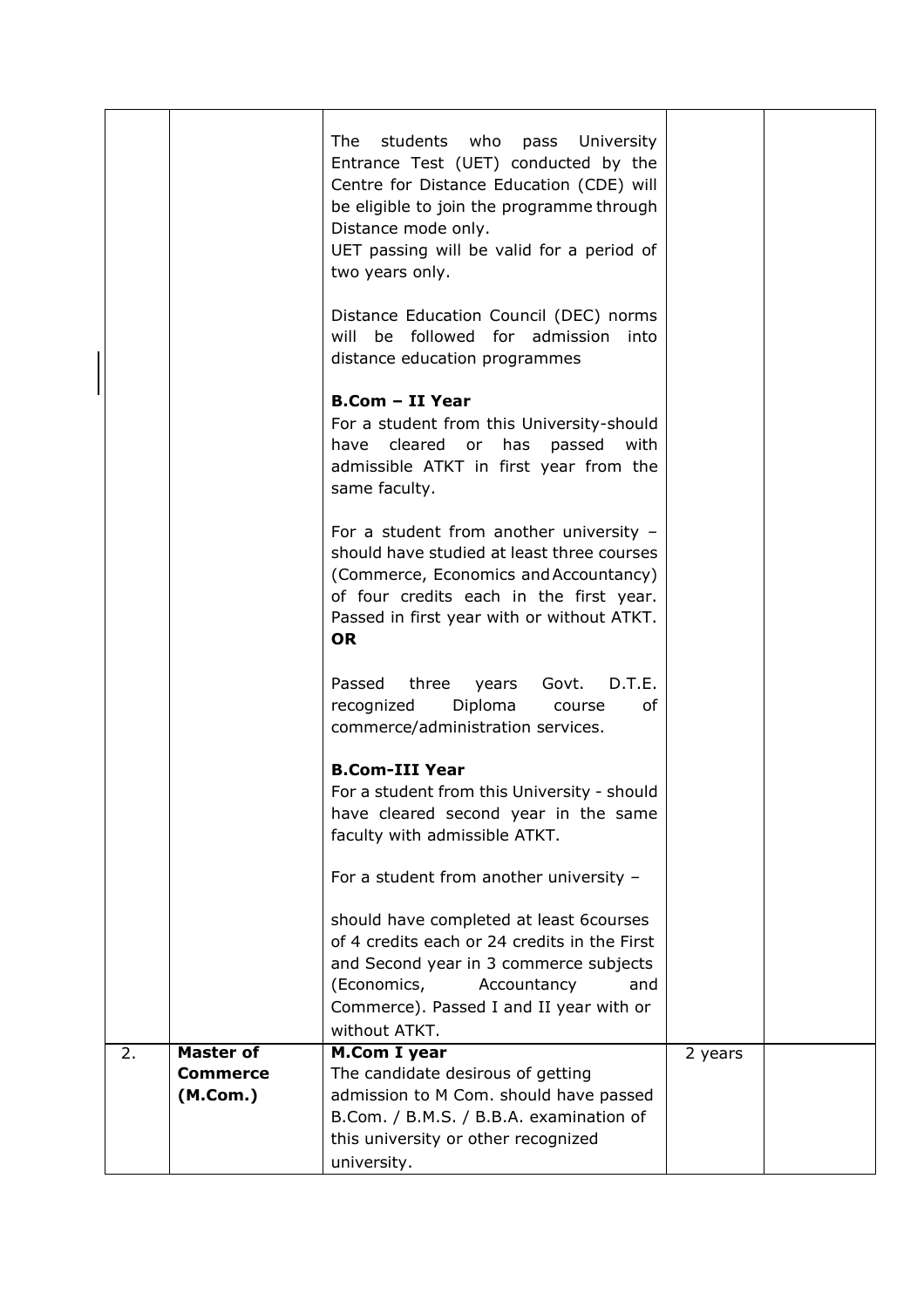|    |                                          | <b>M.Com. II Year</b><br>For a student from this University -                                                                                  |        |  |
|----|------------------------------------------|------------------------------------------------------------------------------------------------------------------------------------------------|--------|--|
|    |                                          | should have cleared I year in the same<br>subject or has passed with admissible<br>ATKT.                                                       |        |  |
|    |                                          | For M. Com. Through Distance Mode and<br>M. Com. Online same criteria apply.                                                                   |        |  |
| 3. | <b>PG Diploma in</b><br>Travel & Tourism | Graduate in any discipline from the any<br>faculty of this university or any other<br>recognised university as equivalent<br>thereto with 40%. | 1 Year |  |

## **Faculty of Management**

| $\overline{\mathsf{Sr.}}$ | <b>Name of the</b>   | <b>Eligibility</b>                                     | <b>Duration</b> | <b>Circular</b> |
|---------------------------|----------------------|--------------------------------------------------------|-----------------|-----------------|
| No.                       | <b>Programme</b>     |                                                        |                 | /Resolutio      |
|                           |                      |                                                        |                 | n No.           |
| A.                        | <b>General Rules</b> | A student (from our University or<br>i.                |                 | <b>AC</b>       |
|                           | for all              | any other University) cannot get re-                   |                 | resolution      |
|                           | <b>Programmes</b>    | admission in to the II or III<br>year                  |                 | <b>no. 3A</b>   |
|                           | under Faculty        | after 4 years of break.                                |                 | (meeting        |
|                           | of Management        | This break will be available<br>only<br>ii.            |                 | held on         |
|                           |                      | once during the programme.                             |                 | April 9,        |
|                           |                      | iii.<br><b>Students</b><br>from<br>University<br>other |                 | 2013)           |
|                           |                      | cannot take direct admission in II                     |                 |                 |
|                           |                      | year of Master"s programme.                            |                 |                 |
|                           |                      | If the curriculum for the said<br>iv.                  |                 |                 |
|                           |                      | programme is changed (during 4                         |                 |                 |
|                           |                      | years of break) then the students                      |                 |                 |
|                           |                      | will have to register for the first                    |                 |                 |
|                           |                      | semester in the new curriculum.                        |                 |                 |
|                           |                      | A graduate of the other University<br>v.               |                 |                 |
|                           |                      | seeking<br>admission<br>to<br>the                      |                 |                 |
|                           |                      | Department<br>shall<br>apply<br>to                     |                 |                 |
|                           |                      | University for a Certificate of                        |                 |                 |
|                           |                      | Eligibility/Migration Certificate.<br>No               |                 |                 |
|                           |                      | graduate of other University shall                     |                 |                 |
|                           |                      | admitted<br>be<br>to<br>the                            |                 |                 |
|                           |                      | the<br>Department/College except on                    |                 |                 |
|                           |                      | production of a Certificate of                         |                 |                 |
|                           |                      | Eligibility, issued by the University.                 |                 |                 |
|                           |                      | The University may issue<br>vi.<br>a                   |                 |                 |
|                           |                      | Provisional Certificate of Eligibility if              |                 |                 |
|                           |                      | it is satisfied that the applicant is                  |                 |                 |
|                           |                      | prima facie eligible for admission to                  |                 |                 |
|                           |                      | this University.<br>Such<br>provisional                |                 |                 |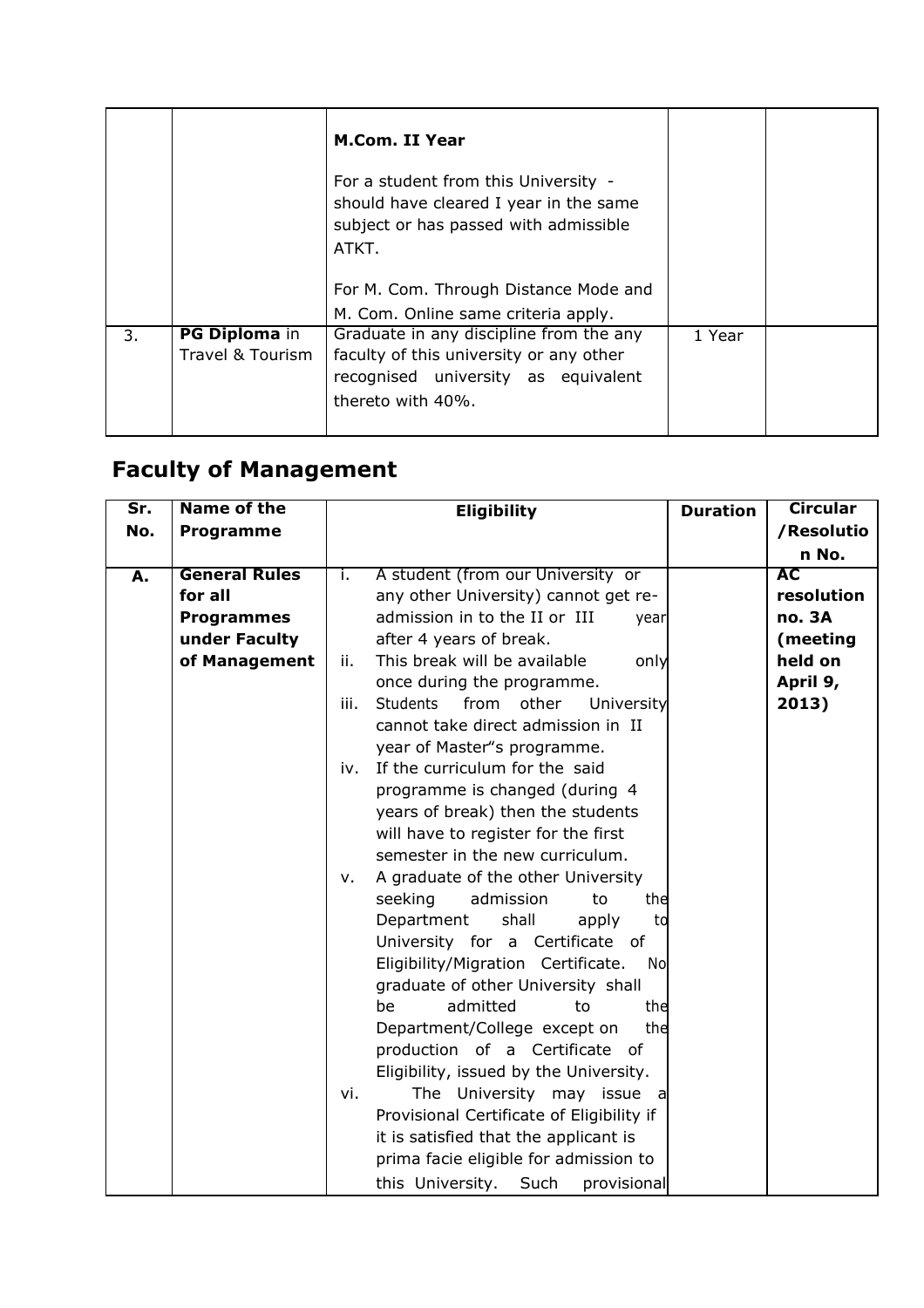|                    | certificate shall enable the candidate<br>get<br>admission<br>the<br>to<br>to<br>Department/College at her own risk,<br>on the condition that she obtains a<br>Final Certificate of Eligibility and<br>Migration before the close of the<br>academic term<br>which<br>in<br>the<br>candidate is provisionally admitted<br>to the University.<br>Application forms of candidates from<br>vii.<br>other University will not be accepted<br>if they are not accompanied by<br>Provisional Certificate of Eligibility.<br>Similarly the Transfer Certificate will<br>be<br>produced<br>have to<br>by<br>the<br>candidate wherever necessary.<br>viii. If a candidate fails to obtain the<br>Final Certificate of Eligibility and<br>Migration certificate (while coming<br>from other than SNDT Women"s<br>University and Transfer Certificate<br>(from college of SNDTWU) before<br>the close of the academic term, in<br>which she is provisionally admitted<br>to the University, her admission to<br>the Department/College and her<br>attendance at lectures during the<br>term are liable to be cancelled.<br>Only a SNDT Women"s University<br>IX.<br>student can take admission to<br>II/IV/VI<br>semester<br>after a<br>gap<br>(minimum 1 semester and |         |                                                                        |
|--------------------|-------------------------------------------------------------------------------------------------------------------------------------------------------------------------------------------------------------------------------------------------------------------------------------------------------------------------------------------------------------------------------------------------------------------------------------------------------------------------------------------------------------------------------------------------------------------------------------------------------------------------------------------------------------------------------------------------------------------------------------------------------------------------------------------------------------------------------------------------------------------------------------------------------------------------------------------------------------------------------------------------------------------------------------------------------------------------------------------------------------------------------------------------------------------------------------------------------------------------------------------------------------|---------|------------------------------------------------------------------------|
|                    | maximum four years).                                                                                                                                                                                                                                                                                                                                                                                                                                                                                                                                                                                                                                                                                                                                                                                                                                                                                                                                                                                                                                                                                                                                                                                                                                        |         |                                                                        |
| 1.<br><b>B.M.S</b> | <b>B.M.S. - Year I:</b><br>A candidate for being eligible for<br>admission to the three-year programme<br>leading to the degree of Bachelor of<br>Management Studies must have<br>passed<br>the Higher Secondary School Certificate<br>(Std. XII) examination conducted by the<br>different Divisional Boards of the<br>Maharashtra State Board of Secondary<br>and Higher Secondary Education with the<br>following subjects.<br>English Paper of 100 marks<br>i.<br>ii. Any one of the Modern Indian<br>Modern<br>Foreign<br>Languages or                                                                                                                                                                                                                                                                                                                                                                                                                                                                                                                                                                                                                                                                                                                 | 3 Years | AC<br>resolution<br>no. 3A<br>(meeting<br>held on<br>April 9,<br>2013) |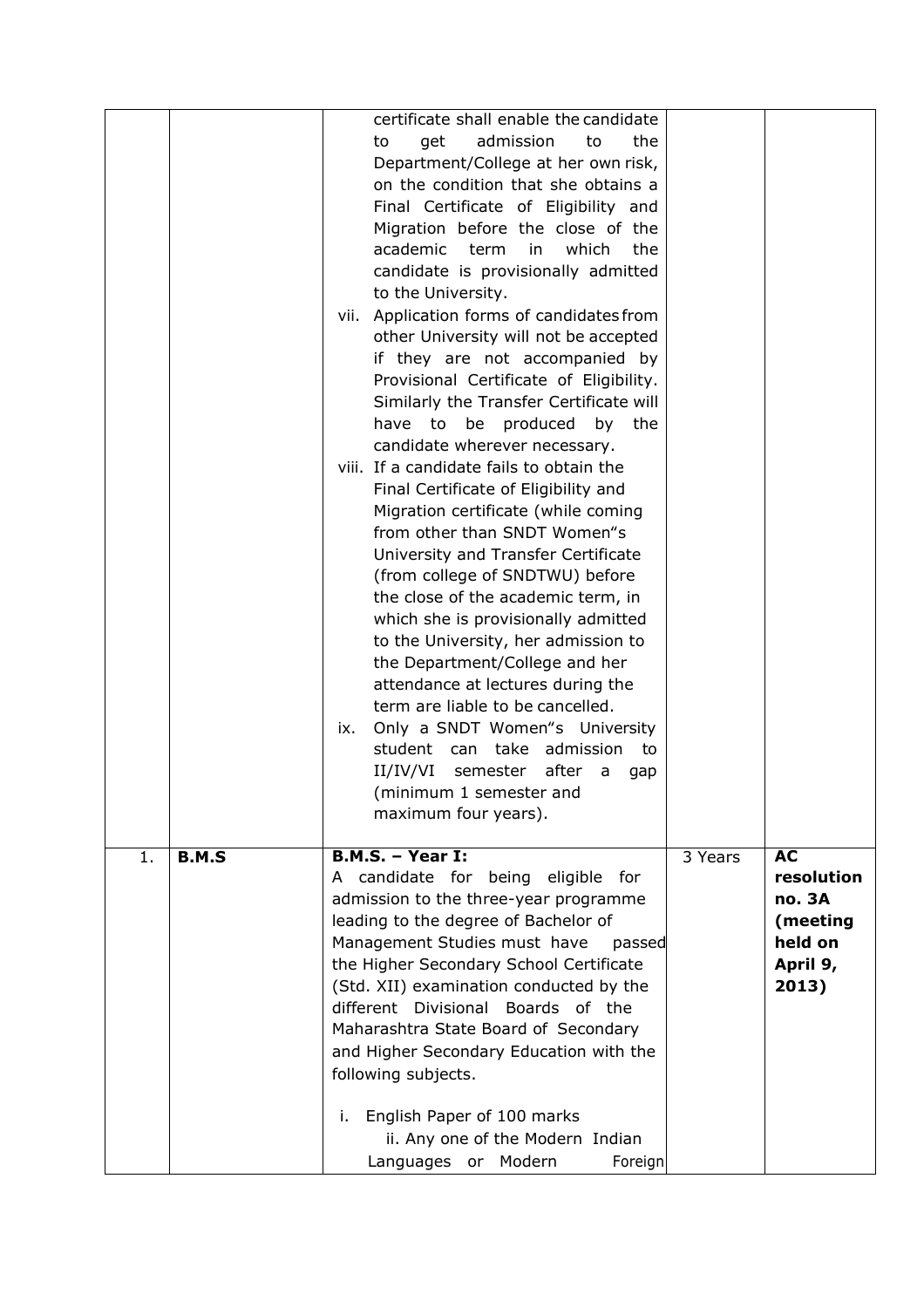| Languages or any classical Language<br>or Information Technology/ Any four<br>subjects carrying 100 marks each<br><b>OR</b><br>L.<br>English<br>II.<br>Any one vocational subject<br>carrying 200 marks<br>III.<br>Any three subjects carrying<br>100 marks each.<br><b>OR</b>                                                                                                                        |  |
|-------------------------------------------------------------------------------------------------------------------------------------------------------------------------------------------------------------------------------------------------------------------------------------------------------------------------------------------------------------------------------------------------------|--|
| Must have passed the Higher Secondary<br>School Certificate (Std. XII) examination<br>with the Minimum Competency based<br>vocational courses (MCVC) conducted by<br>the different Divisional Boards of the<br>Maharashtra State Board of Secondary<br>and Higher Secondary Education                                                                                                                 |  |
| <b>OR</b><br>Must have passed an examination of<br>another University or Body Recognized as<br>equivalent thereto.                                                                                                                                                                                                                                                                                    |  |
| <b>OR</b>                                                                                                                                                                                                                                                                                                                                                                                             |  |
| Must<br>have passed any<br>three-year<br>Diploma<br>Government<br>recognized<br>Programmes.                                                                                                                                                                                                                                                                                                           |  |
| candidate for being eligible<br>for<br>A<br>admission to the three year course leading<br>to the degree of Bachelor of Management<br>studies must have passed the Higher<br>Secondary School Certificate (Std. XII)<br>examination conducted by the different<br>Divisional Boards of the Maharashtra<br>State Board of Secondary and Higher<br>Secondary Education with the following<br>subjects :- |  |
| 1. English<br>2. Any one of the Modern<br>Indian<br>or Modern<br>Languages<br>Foreign<br>Languages or any classical Language<br>or Information Technology/                                                                                                                                                                                                                                            |  |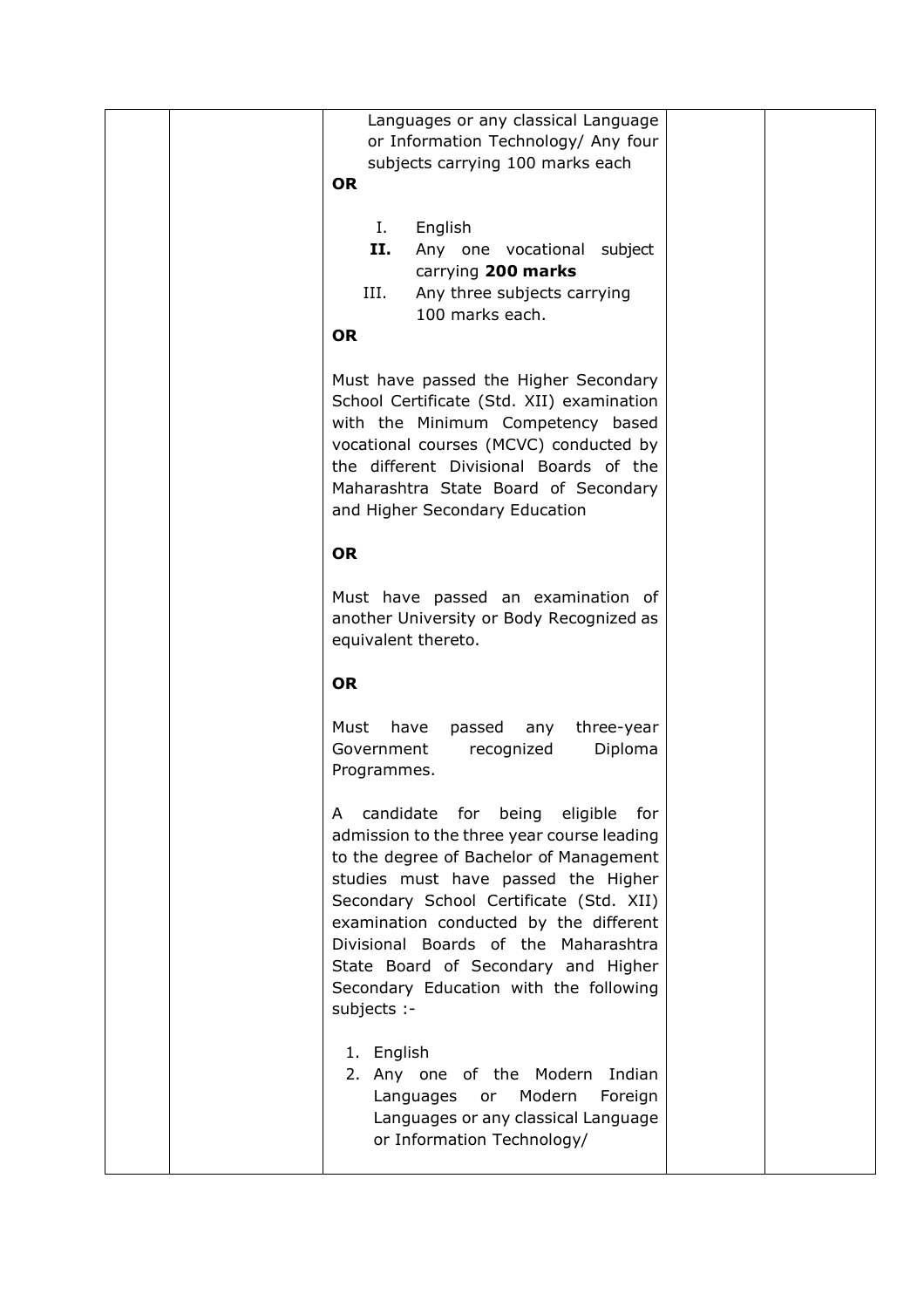| 3. Any four subjects carrying 100           |  |
|---------------------------------------------|--|
| marks each                                  |  |
| <b>OR</b>                                   |  |
|                                             |  |
|                                             |  |
| 1. English                                  |  |
| 2. Any one vocational subject carrying      |  |
| 200 marks                                   |  |
| 3. Any three subjects carrying 100          |  |
| marks each.                                 |  |
|                                             |  |
| <b>OR</b>                                   |  |
|                                             |  |
| Must have passed the Higher Secondary       |  |
| School Certificate (Std. XII) examination   |  |
| with the Minimum Competency based           |  |
|                                             |  |
| vocational courses (MCVC) conducted by      |  |
| the different Divisional Boards of the      |  |
| Maharashtra State Board of Secondary        |  |
| and Higher Secondary Education              |  |
|                                             |  |
| 1. English                                  |  |
| 2. Any one of the Modern<br>Indian          |  |
| Modern<br>Languages or<br>Foreign           |  |
| Languages or any classical Language         |  |
| or Information Technology                   |  |
| 3. General Foundation Course.               |  |
| 4. Any one subject carrying 300 marks       |  |
|                                             |  |
| from among the Minimum Competency           |  |
| based vocational courses prescribed by      |  |
| Secondary<br>Higher<br>School<br>the        |  |
| Certificate examination from time to        |  |
| time                                        |  |
|                                             |  |
| <b>OR</b>                                   |  |
|                                             |  |
| Must have passed an examination of any      |  |
| other<br>recognised<br>Board<br>Body<br>or  |  |
| Recognized as equivalent thereto.           |  |
| <b>OR</b>                                   |  |
|                                             |  |
| have<br>passed<br>three-year<br>Must<br>any |  |
| Diploma<br>Government<br>recognized         |  |
| programme.                                  |  |
|                                             |  |
| <b>B.M.S. Year II</b>                       |  |
| For a student from our University - should  |  |
| have cleared or have admissible ATKT in     |  |
|                                             |  |
| first year in the same subject.             |  |
|                                             |  |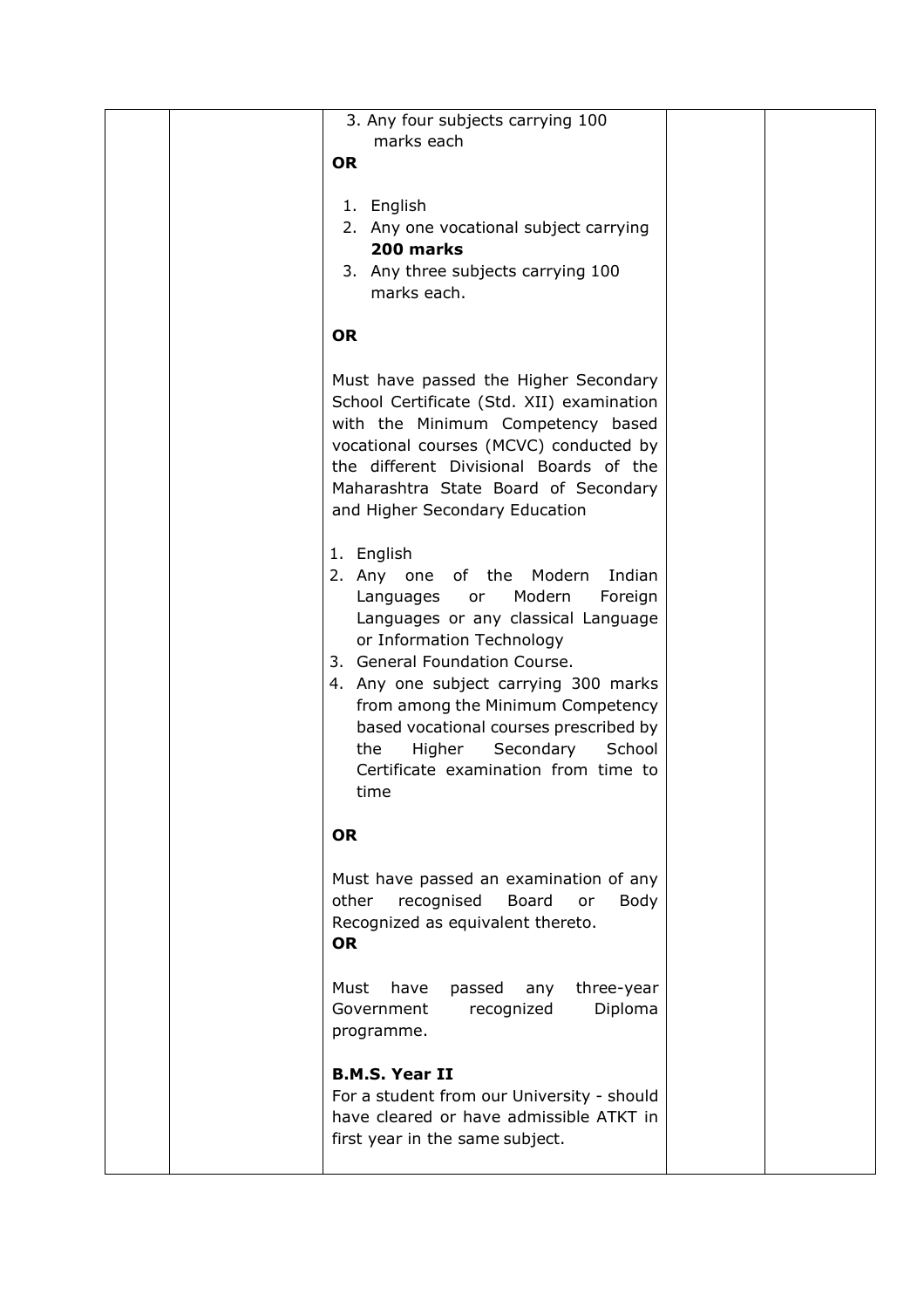|                  |                                             | For a student from another university-                                           |         |  |
|------------------|---------------------------------------------|----------------------------------------------------------------------------------|---------|--|
|                  |                                             | should have studied at least two courses                                         |         |  |
|                  |                                             | of four credits each in the first year from<br>the same faculty. She should have |         |  |
|                  |                                             | passed in First year with or without                                             |         |  |
|                  |                                             | ATKT.                                                                            |         |  |
|                  |                                             |                                                                                  |         |  |
|                  |                                             | <b>OR</b>                                                                        |         |  |
|                  |                                             | She should have passed three years                                               |         |  |
|                  |                                             | Govt. D.T.E. recognized course in                                                |         |  |
|                  |                                             | Commerce/Management.                                                             |         |  |
|                  |                                             | $B.M.S. -III$                                                                    |         |  |
|                  |                                             | For a student from our University -                                              |         |  |
|                  |                                             | should have cleared second year in the                                           |         |  |
|                  |                                             | Same subject or has passed with                                                  |         |  |
|                  |                                             | admissible ATKT.                                                                 |         |  |
|                  |                                             | For a student from another university -                                          |         |  |
|                  |                                             | should have studied at least six courses                                         |         |  |
|                  |                                             | of 4 credits each or 24 credits in the I                                         |         |  |
|                  |                                             | and II year in the same faculty. Passed                                          |         |  |
|                  |                                             | in First and Second year with or without                                         |         |  |
| $\overline{2}$ . | M.M.S                                       | ATKT.<br><b>MMS I Year</b>                                                       | 2 Years |  |
|                  | Master of                                   | A valid score of MAH-MBA/MMS CET,                                                |         |  |
|                  |                                             | Centralized Management                                                           |         |  |
|                  | Management<br><b>Studies</b>                |                                                                                  |         |  |
|                  | Janaki Devi Bajaj                           | Academic Test (CMAT)conducted by All<br>(AICTE) and any other procedure          |         |  |
|                  | Institute of                                | prescribed by the Directorate of                                                 |         |  |
|                  | Management                                  | Technical Education (DTE) of Maharashtra.                                        |         |  |
|                  | Studies (JDBIMS)                            | (Centralized admissions)                                                         |         |  |
|                  | Mumbaı –<br>400049                          |                                                                                  |         |  |
| 3.               | M.B.A                                       | <b>MBA I Year</b>                                                                | 2 Years |  |
|                  | Master of Business<br><b>Administration</b> | A valid score of MAH-MBA/MMS CET,                                                |         |  |
|                  | Jankidevi Bajaj                             | Centralized Management<br>Academic Test (CMAT)conducted by All                   |         |  |
|                  | Institute Of                                | (AICTE) and any other procedure                                                  |         |  |
|                  | Management                                  | prescribed by the Directorate of                                                 |         |  |
|                  |                                             |                                                                                  |         |  |
|                  | Studies,                                    | Technical Education (DTE) of Maharashtra.                                        |         |  |
|                  | Pune-411038                                 | (Centralized admissions)                                                         |         |  |
| 4.               | Master of                                   | A graduate in any discipline with 50% of                                         | 2 Years |  |
|                  | <b>Business</b>                             | marks at graduation for open category                                            |         |  |
|                  | Administration                              | and 45% for reserved category from an                                            |         |  |
|                  | Administration in                           | Indian University recognized by AIU and                                          |         |  |
|                  | Human Resource                              | selection process comprising of written                                          |         |  |
|                  | Management                                  | test, group discussion and personal<br>Interview conducted by JDBIMS             |         |  |
|                  |                                             |                                                                                  |         |  |
|                  |                                             | <b>OR</b>                                                                        |         |  |
|                  |                                             | a valid score of any national level test                                         |         |  |
|                  |                                             | taken during the current academic year.                                          |         |  |